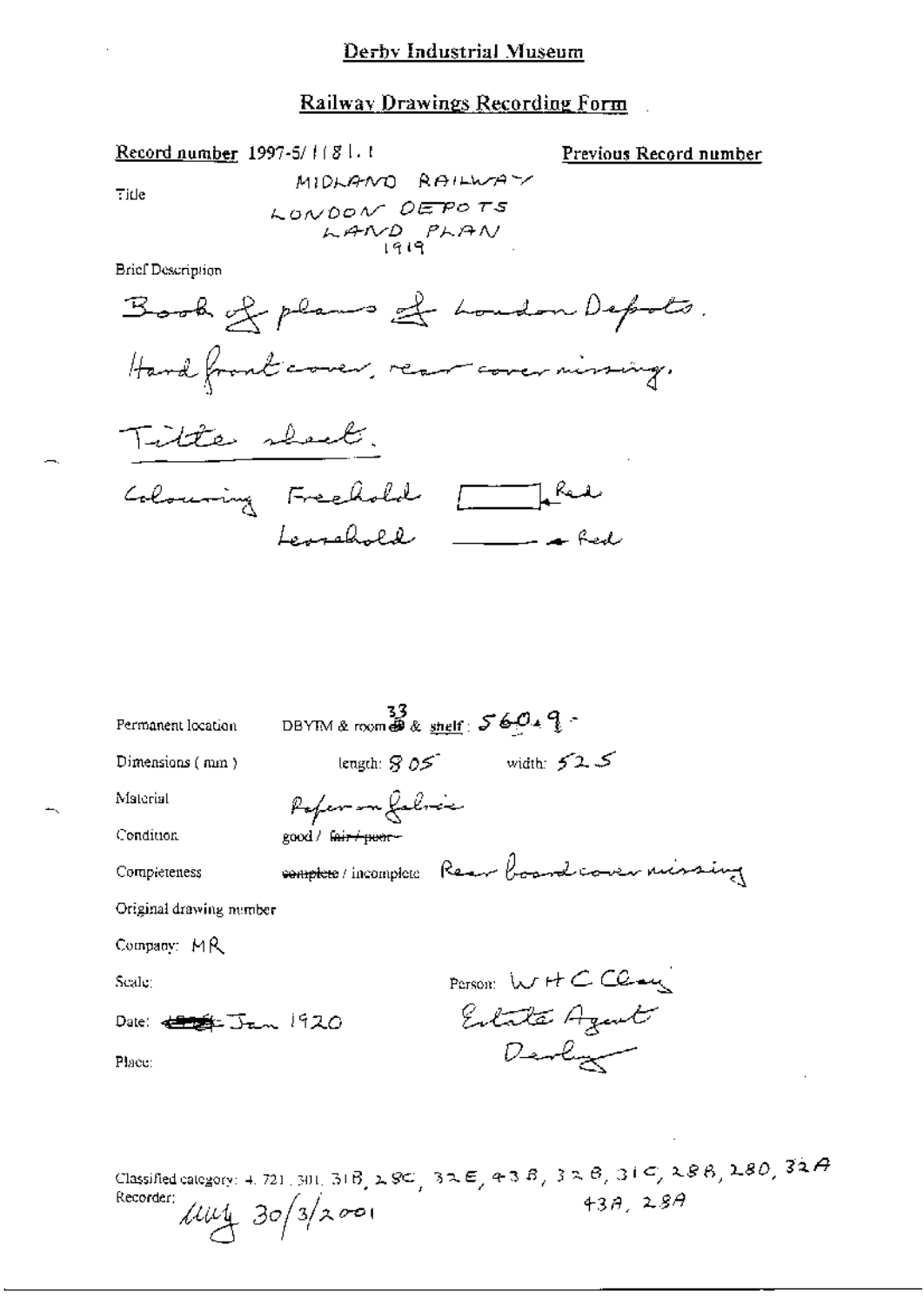# Railway Drawings Recording Form

| Record number 1997-5/ [[8] , <sup>2</sup> = |  |  |
|---------------------------------------------|--|--|
|---------------------------------------------|--|--|

Previous Record number

Title

Titles of Acts

LONDON DEPOTS

**Brief Description** 

| Permanent location      | DBYIM&room #& shelf: 560.笔り |              |
|-------------------------|-----------------------------|--------------|
| Dimensions $(mn)$       | iength: \$ 0.5              | width: $525$ |
| Material                |                             |              |
| Condition               | good / Jair 7 poor          |              |
| Completeness            | complete / incomplete       |              |
| Original drawing number |                             |              |
| Company: P.A.           |                             |              |
| Scale:                  | Person;                     |              |
| Date:                   |                             |              |
| Place:                  |                             |              |
|                         |                             |              |
|                         |                             |              |
|                         |                             |              |

Classified category: 4, 721, 301, 31B,  $\lambda$ 8C, 32E, 43B, 32B, 3(C, 28B, 28D, 32A Recorder:  $l$ leez  $30/3/200$  $43A,28A$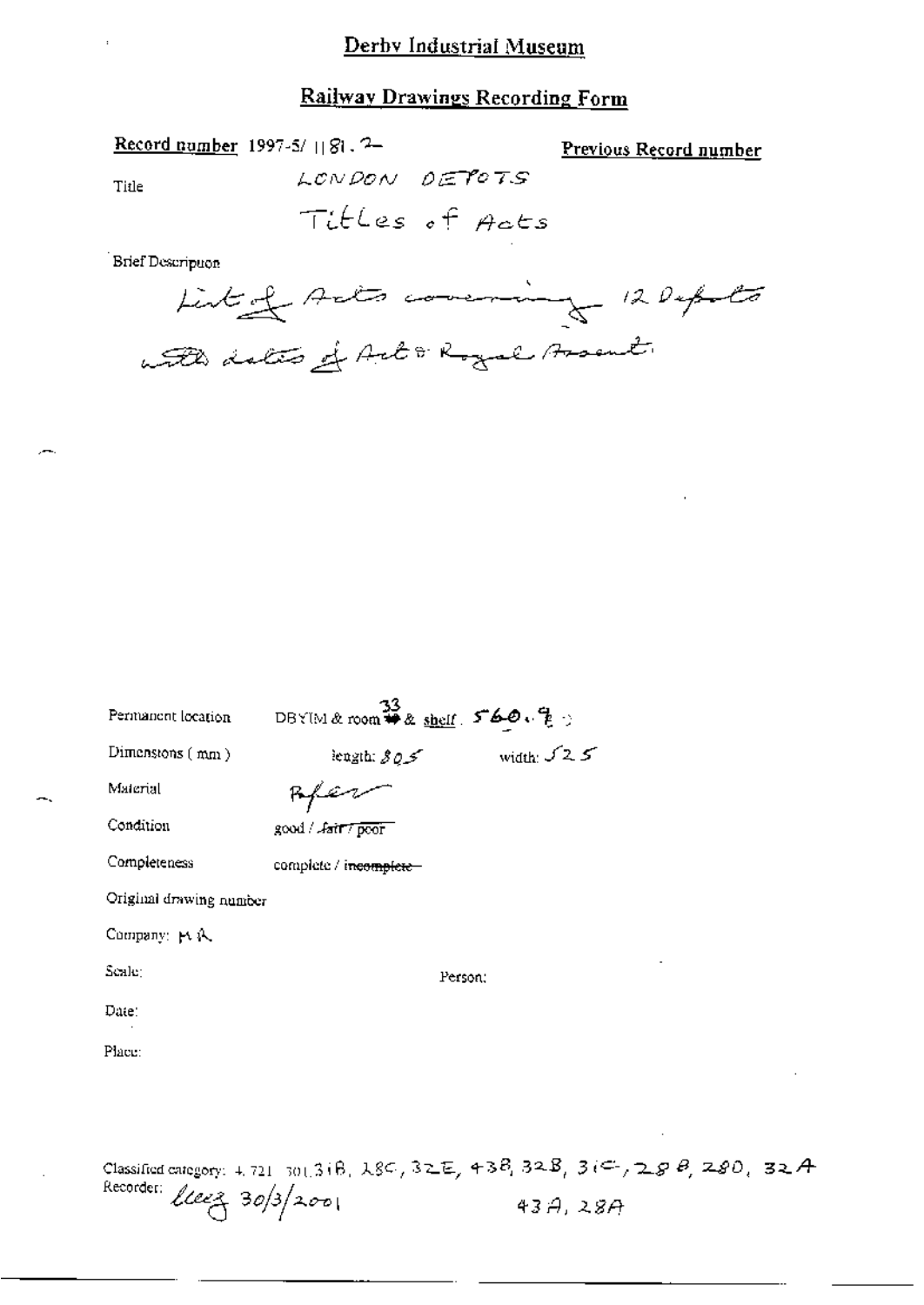# **Railway Drawings Recording Form**

Record number 1997-5/11 81,17 Previous Record number Title WEST INDIA DOCK DEPÔT

**Brief Description** 

| Permanent location                                                         | 3}<br>DBYIM & room <b>⊕</b> & <u>shelf</u> : S60+9 |  |
|----------------------------------------------------------------------------|----------------------------------------------------|--|
| Dimensions (mm)                                                            | كى2°كى width:<br>length: $12.70$                   |  |
| Material                                                                   | Poperonfolocco                                     |  |
| Condition                                                                  | good / <del>fair / poor</del>                      |  |
| Completeness                                                               | complete / i <del>ncomplete</del>                  |  |
| Original drawing number $\mathsf{S}\mathcal{R}$ e e $\ell$ to              |                                                    |  |
| Company:                                                                   |                                                    |  |
| scale: ( <sup>4</sup> ද 30Fපාව7                                            | Person;                                            |  |
| Date:                                                                      |                                                    |  |
| Place:                                                                     |                                                    |  |
| West India                                                                 |                                                    |  |
| Joch Report                                                                |                                                    |  |
| Classified category: $4, 721, 301, 98$<br>Recorder: $\text{OPT}$ 30/3/2001 |                                                    |  |

 $\epsilon \rightarrow \epsilon$